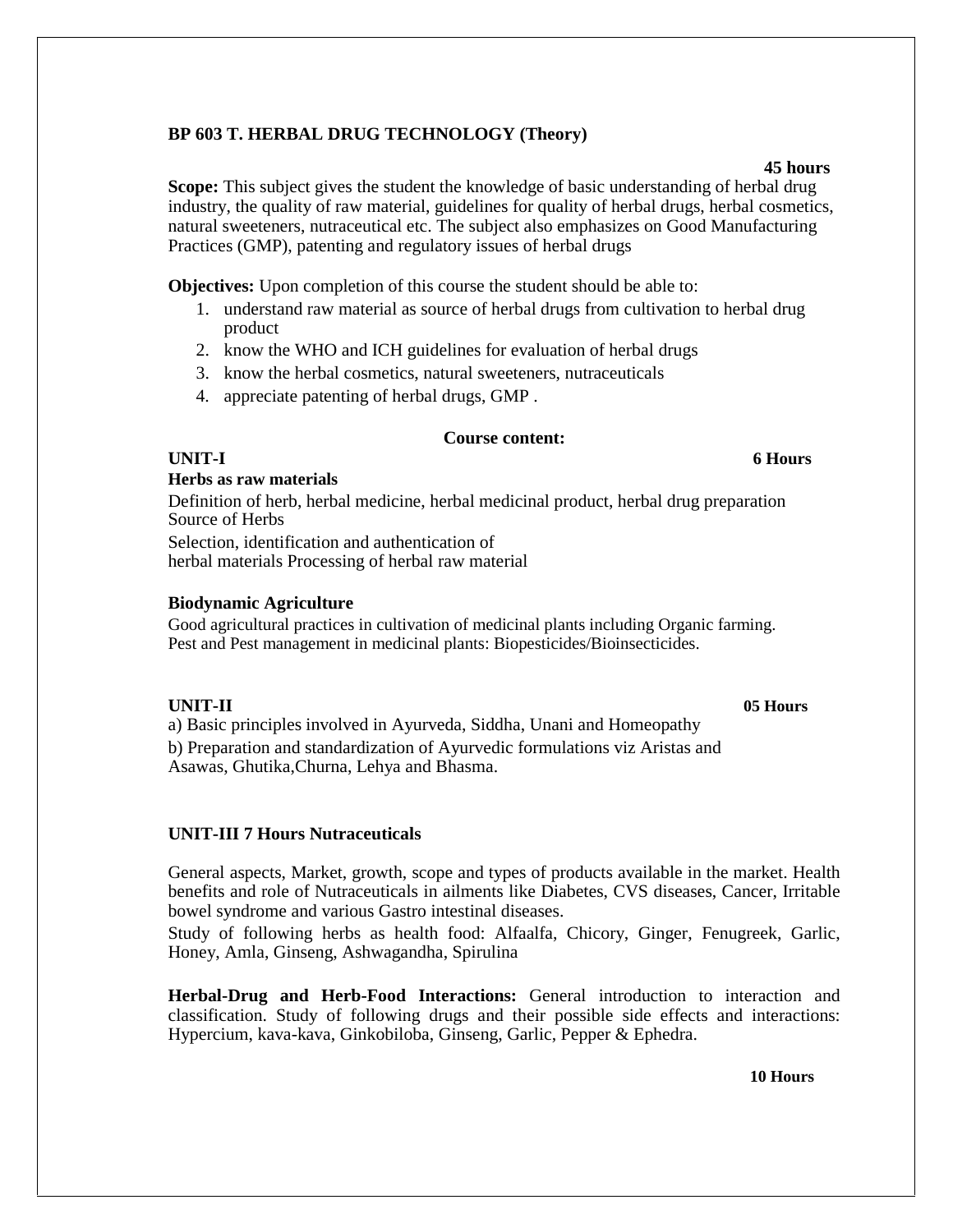# **UNIT-IV**

## **Herbal Cosmetics**

Sources and description of raw materials of herbal origin used via, fixed oils, waxes, gums colours, perfumes, protective agents, bleaching agents, antioxidants in products such as skin care, hair care and oral hygiene products.

## **Herbal excipients:**

Herbal Excipients – Significance of substances of natural origin as excipients – colorants, sweeteners, binders, diluents, viscosity builders, disintegrants, flavors & perfumes.

## **Herbal formulations :**

Conventional herbal formulations like syrups, mixtures and tablets and Novel dosage forms like phytosomes

## **UNIT- V**

**10 Hours**

**Evaluation of Drugs** WHO & ICH guidelines for the assessment of herbal drugs Stability testing of herbal drugs.

## **Patenting and Regulatory requirements of natural products:**

a) Definition of the terms: Patent, IPR, Farmers right, Breeder's right, Bioprospecting and **Biopiracy** 

b) Patenting aspects of Traditional Knowledge and Natural Products. Case study of Curcuma & Neem.

**Regulatory Issues** - Regulations in India (ASU DTAB, ASU DCC), Regulation of manufacture of ASU drugs - Schedule Z of Drugs & Cosmetics Act for ASU drugs.

## **UNIT-VI**

## **General Introduction to Herbal Industry**

Herbal drugs industry: Present scope and future prospects.

A brief account of plant based industries and institutions involved in work on medicinal and aromatic plants in India.

## S**chedule T – Good Manufacturing Practice of Indian systems of medicine**

Components of GMP (Schedule – T) and its objectives

Infrastructural requirements, working space, storage area, machinery and equipments, standard operating procedures, health and hygiene, documentation and records.

#### **07 Hours**